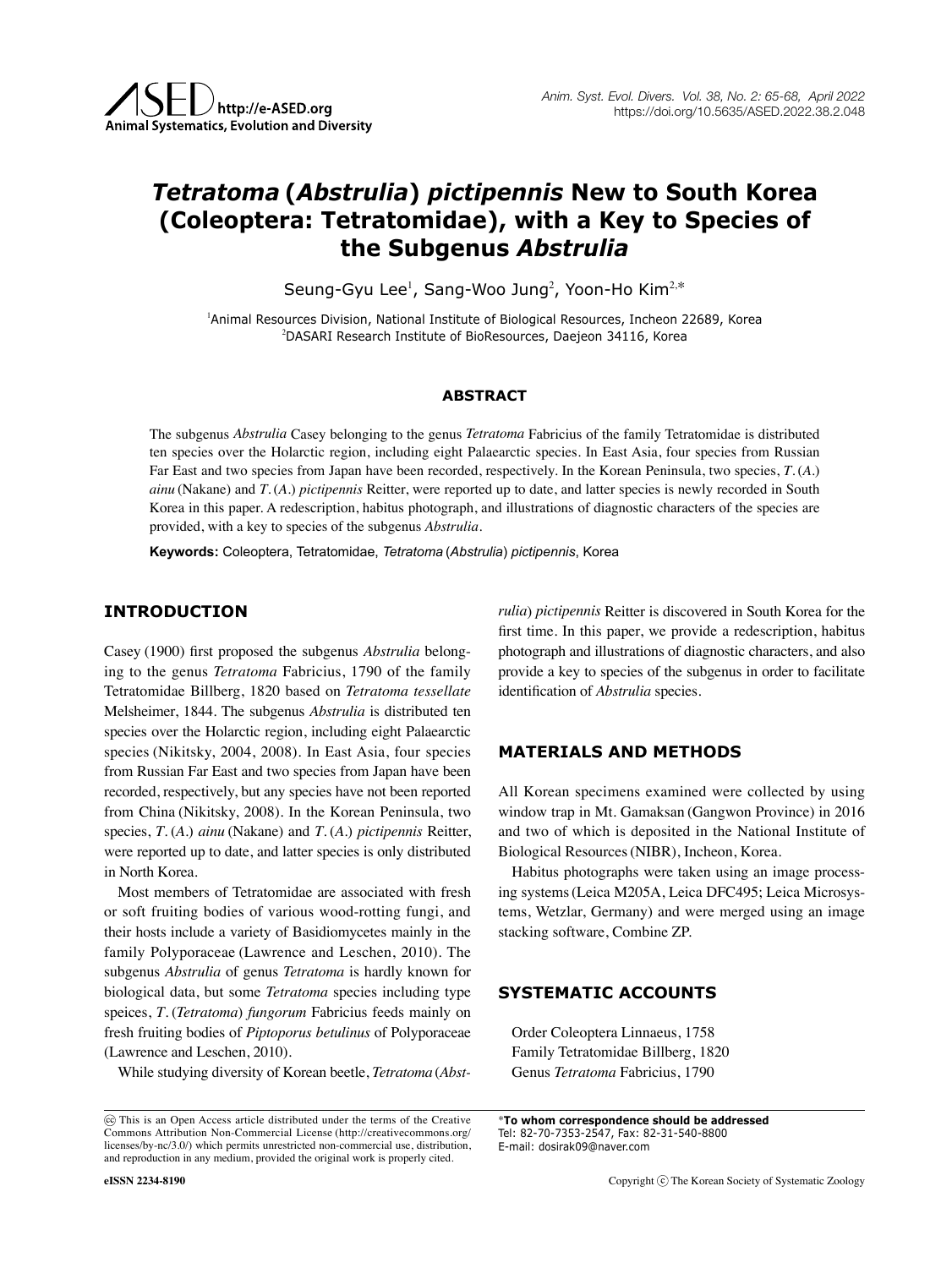Subgenus *Abstrulia* Casey, 1900

*Abstrulia* Casey, 1900: 167 (type species: *Tetratoma tessellate* Melsheimer, 1844).

**Diagnosis.** Body setae well-visible on the upperside in dorsal aspect; antennomeres 8-11 shorter than or about as long as all preceding ones combined; lateral margins of pronotum reflexed and flattened, with minute serration; elytra bicolor, entirely black to brown, with red or yellow spotty pattern; visible abdominal sternite I often distinctly longer than II; visible abdominal V with impression; aedeagus distinctly shorter than tegmen, parameres very narrowly divided or contiguous all along inner edge, narrow and pointed at apex (Nikitsky, 1998).

### **Key to species of the subgenus** *Abstrulia* **Casey (Nikitsky, 2004)**

- 1. Scutellum reddish color; elytra with short and sparse setae not overlapping each other·············································· 2
- Scutellum blackish color; elytra with long and dense setae overlapping each other···················································· 3
- 2. Lateral margin of pronotum narrowly and less-developed, without angle ····················· *Tetratoma* (*Abstrulia*) *ancora*
- Lateral margin of pronotum widely and well-developed, with minutely angle near middle····················*T*.(*A*.) *virgo*
- 3. Elytra with prominent seta distinctly distant from surface ························································································ 4

- Elytra with adjoining seta slightly distant from surface ···· 7

- 4. Antennomere 3 distinctly long, 1.6-1.8 times as long as 4; visible male abdominal ventrite V with relatively weak groove; aedeagus constrict and abruptly narrow apically ·· ······························································ *T*.(*A*.) *crenicollis*
- Antennomere 3 relatively short, less than 1.6 times as long as 4; visible male abdominal ventrite V with distinct and large groove; aedeagus gradually narrow apically ··········· 5
- 5. Elytra without apical patterns near elytral suture; elytral surface with distinctly prominent and long seta, apical part of seta not bent······························ *T*.(*A*.) *canadensis*
- Elytra with small subapcal patterns near elytral suture in most, connected to preceding patterns in some; elytral surface with slightly prominent and relatively short seta, apical part of seta slightly bent········································ 6
- 6. Pronotum uneven and slightly serrated in lateral margin; visible ventrite I of abdomen about 2.0 times as long as IV ···························································· *T*.(*A*.) *tesselata*
- Pronotum distinctly serrated in lateral margin; visible ventrite I of abdomen about 2.0 times less than IV············· ································································*T*.(*A*.) *variegata*
- 7. Antennomeres 8-11 more than 1.25 times shorter than

Korean name: 1\*날개무늬애버섯벌레붙이

preceding all antennomeres combined; elytra more elongate, more than 1.55 times as long as wide ····························· 8

- Antennomeres 8-11 less than 1.25 times shorter than preceding all antennomeres combined; elytra less elongate, less than 1.55 times as long as wide ······························ 10
- 8. Elytra with apical patterns near elytral suture······························ ········································································ *T*.(*A*.) *ainu*
- Elytra without apical patterns near elytral suture··········· 9
- 9. Body length 2.8-3.5 mm; antennomere 11 about 1.5-1.7 times as long as 10; pronotum about 1.6-1.7 times as wide as long; posterior patterns not reach to suture and lateral margin of elytra····························*T*.(*A*.) *baudueri*
- Body length about 3.5 mm; Antennomere 11 about 1.8 times as long as 10; pronotum about 1.5 times as wide as long; posterior patterns reach to suture or lateral margin of elytra······················································· *T*.(*A*.) *tedaldi*
- 10. Anterior patterns of elytra slightly sinuate in posterior part; antennomere 3 about 1.7-2.0 times as long as wide; antennomere 6 slightly elongate or about as long as wide· ································································· *T*.(*A*.) *japonica*
- Anterior patterns of elytra distinctly sinuate in posterior part; antennomere 3 about 1.4-1.6 times as long as wide; antennomere 6 distinctly transverse·······*T*.(*A*.) *pictipennis*

## 1\**Tetratoma* **(***Abstrulia***)** *pictipennis* **Reitter, 1896 (Figs. 1, 2)**

*Tetratoma pictipennis* Reitter, 1896: 237. *Tetratoma* (*Abstrulia*) *pictipennis*: Nikitsky, 2004: 30.

**Material examined.** 3 exs., Korea: Gyeonggi-do, Yangju-si, Nam-myeon, Hwangbang-ri, Mt. Gamaksan, 37°56′00.68″N, 126°58′47.27″E, 13 Aug 2013, Lee SG.

**Description.** Body (Fig. 1) length about 2.7 mm, entirely elongate-oval, convex dorso-ventrally; surface glossy, with dense punctures and light yellow pubescense. Coloration. Body entirely reddish-black to black; mouthparts, antennomeres 1-5, pronotal margins and legs reddish yellow; antennomeres 6-11 dark brown; elytra black with reddish yellow patterns, anterior patterns distinctly sinuate in posterior part and connected in median region, medial patterns located in lateral margins at middle and contiguous to anterior patterns, posterior patterns separated and distinctly reflexed (reinform); apical patterns contiguous to posterior patterns and connected near apex of elytral suture. Head (Fig. 2B). Slightly transverse, 1.05-1.15 times as wide as long, widest across eyes and increasingly narrow posteriorly behind eyes; approximately 0.55-0.60 times narrower than pronotum; eyes approximately 0.65-0.70 times as long as wide, distinctly prominent laterally and widely separated, distance between eyes approx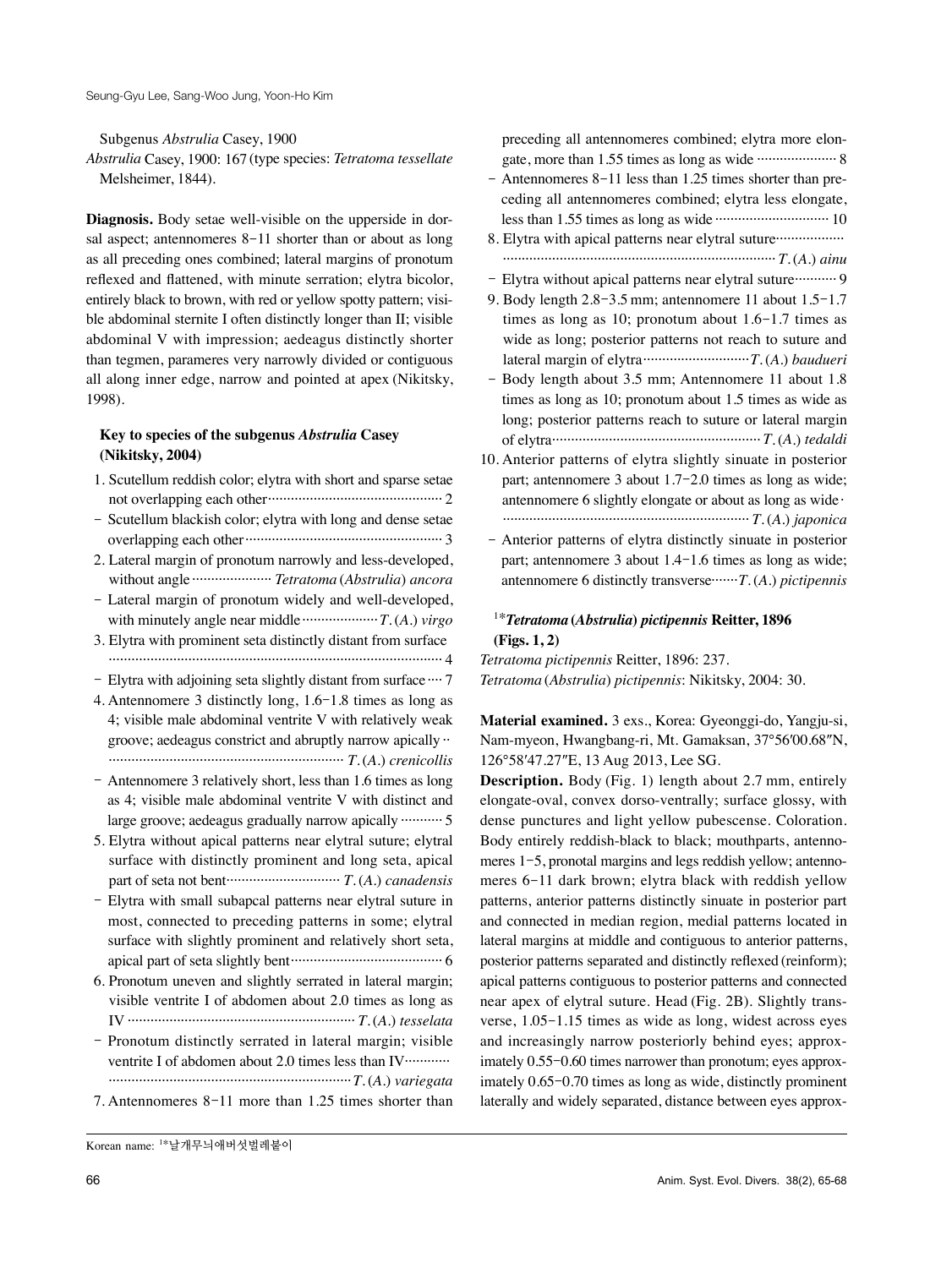imately 1.80 times width of eye. Antenna (Fig. 2A) longer than head width; antennomeres 1-3 elongate, antennomere 1 swollen, 3 narrower and shorter than 2, approximately 1.45 times as long as wide, antennomeres 4-5 subquadrate, 6-7 transverse to distinctly transverse, 8-11 clubbed, slightly shorter than all preceding combined, antennomere 7 distinctly transverse and approximately 1.85-1.90 times as wide as long, 8 slightly transverse and approximately 1.25–1.30 times



as wide as long, antennomeres 9-10 approximately 1.40- 1.50 times as wide as long, antennomere 11 approximately 1.20-1.25 times as long as wide and approximately 1.65-1.70 times longer than 10. Thorax. Pronotum distinctly transverse, approximately 1.55-1.70 times as wide as long, widest in basal third; surface with densely granular punctures, relatively long and light yellow pubescence; anterior angles slightly round and posterior angles obtuse; lateral margin uneven and indistinctly serrated. Scutellum transversely shield shape, approximately 1.35-1.50 times as wide as long; surface with dense punctures, subequal in size of elytral punctures. Elytra slightly wider than pronotum, approximately 1.55-1.70 times as long as wide, widest near middle; surface with granular punctures, subequal in size and density of pronotal punctures. Mesocoxae (Fig. 2C) moderately separated; mesoventrite with dense punctures, composed of slight network; mesoventral process emarginate at apex, approximately distinctly longer than metaventral process; metaventrite with densely granular punctures, smaller and sparser to apex; metaventral process cuspidate at apex. Legs. Slender and relatively long, with dense pubescence; tibiae with two spurs at apex; tarsal formula 5-5-4, mesotarsomeres 1 longer than 2, not longer than succeeding 2 and 3 combined; metarsomere 1 about as long as succeeding 2 and 3 combined. Abdomen. Visible abdominal ventrite I often distinctly longer than II, about as long as succeeding II and III combined; visible abdominal ventrite V with slight impression in postero-median region; all ventrites with dense punctures bearing pubescence, punctures smaller than those of meso- and metaventrites. Aedeagus (Fig. 2D). **Fig. 1.** Habitus of *Tetratoma* (*Abstrulia*) *pictipennis*, 2.7 mm. Length about 0.6 mm; typical shape of subgenus *Abstrulia*,



**Fig. 2.** *Tetratoma* (*Abstrulia*) *pictipennis*. A, Antenna; B, Head (dorsal aspect); C, Meso- and metaventrites (ventral aspect); D, Median lobe of aedeagus (ventral aspect). Scale bars: A-D=0.2 mm.